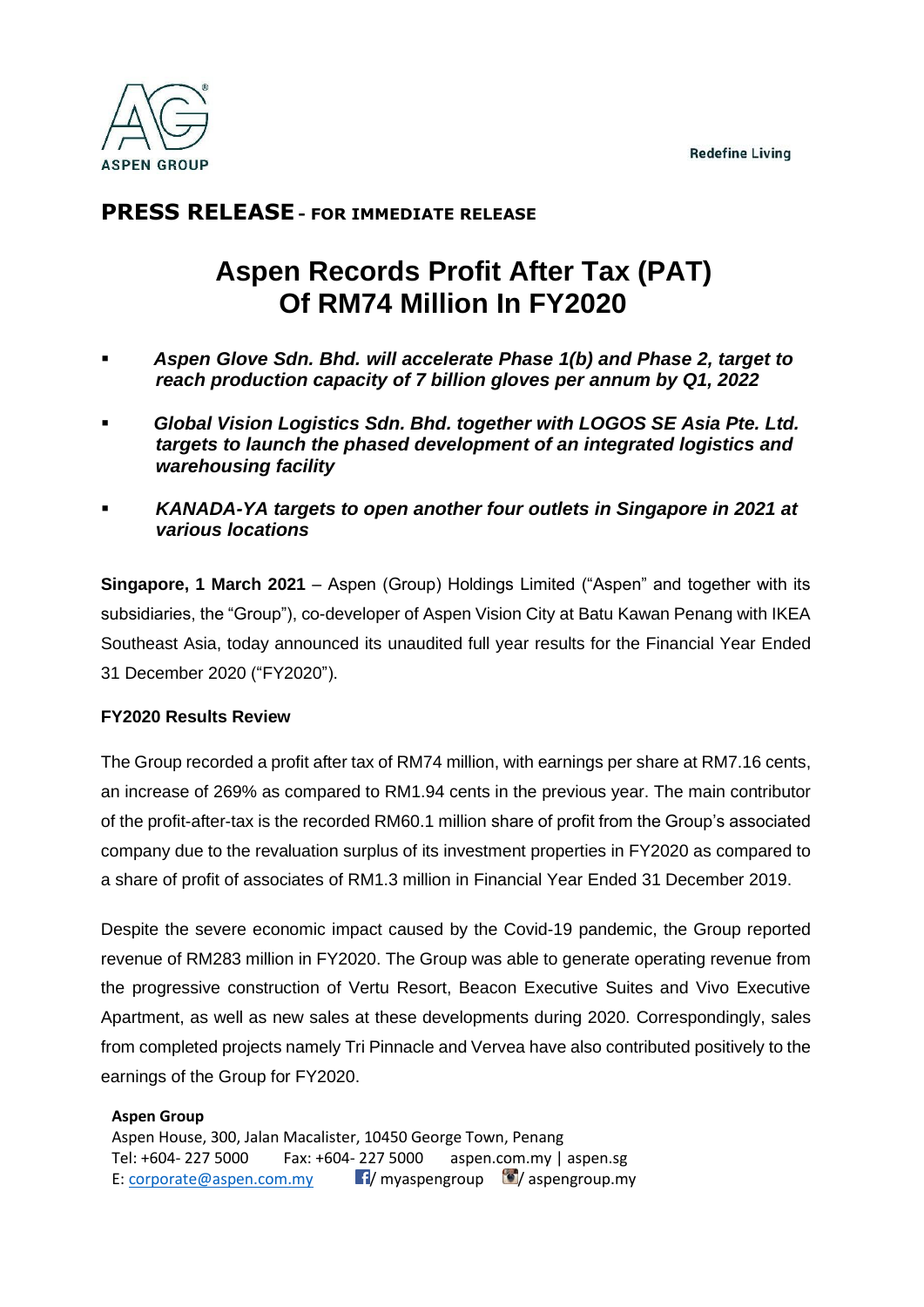## **Prospects**

#### Property Development Sector

Aspen Group targets to launch a new project comprising affordable condominium at Aspen Vision City, Batu Kawan in 2021 under the housing scheme to target eligible buyers seeking to own their first property in the state of Penang. The estimated gross development value of the project will be RM300 million, with each unit priced below RM300,000.

The Group expects to obtain the Certificate of Completion and Compliance (C.C.C.) for its ongoing residential developments, namely Vertu Resort and Beacon Executive Suites, by 1Q 2021 and deliver vacant possession of 1,473 residential units. With the completion of these two residential projects, the Group expects a positive contribution towards the revenue of FY2021.

The logistics and warehousing industry is one of the fastest-growing industries due to the rise in demand from e-commerce businesses. To capitalize on this, the Group's associated company, Global Vision Logistics Sdn. Bhd. together with LOGOS SE Asia Pte. Ltd., upon completion of the subscription agreement, targets to launch the phased development of an integrated logistics and warehousing facility (the "Project") on 3 pieces of land collectively measuring approximately 71 acres situated in Section 16, Shah Alam, Selangor. The total development area of the Project is expected to be 745,000 sqm and the gross leaseable area for the five (5) warehouse blocks will be approximately 505,000 sqm. Upon its completion, the Project is expected to be one of the largest one-stop logistics solutions providers in Malaysia.

#### Healthcare Sector - Aspen Glove

In September 2020, the Group announced its plans to diversify into rubber gloves manufacturing to be undertaken as a joint venture with CMY Capital Sdn Bhd. The Group via the special purpose vehicle Aspen Gloves Sdn Bhd ("AGSB"), leased a piece of 29.331-acre land for 60 years in Kulim Hi-Tech Park to set up its glove manufacturing facilities. Construction of Phase 1(a) with 6 production lines is progressing on schedule and full operations are anticipated by 1 May 2021. Due to the strong demand for medical gloves, AGSB will accelerate its expansion plans under Phase 1(b) to include an additional 6 lines and has awarded the machinery procurement contract. AGSB plan to commence production of Phase 1(b) starting in July 2021 onwards which will take the total production capacity from Phase 1(a) and 1(b) to reach 3.5 billion pieces of gloves per annum.

#### **Aspen Group**

Aspen House, 300, Jalan Macalister, 10450 George Town, Penang Tel: +604- 227 5000 Fax: +604- 227 5000 aspen.com.my | aspen.sg E: [corporate@aspen.com.my](mailto:corporate@aspen.com.my) **1/** myaspengroup  $\blacksquare$  / aspengroup.my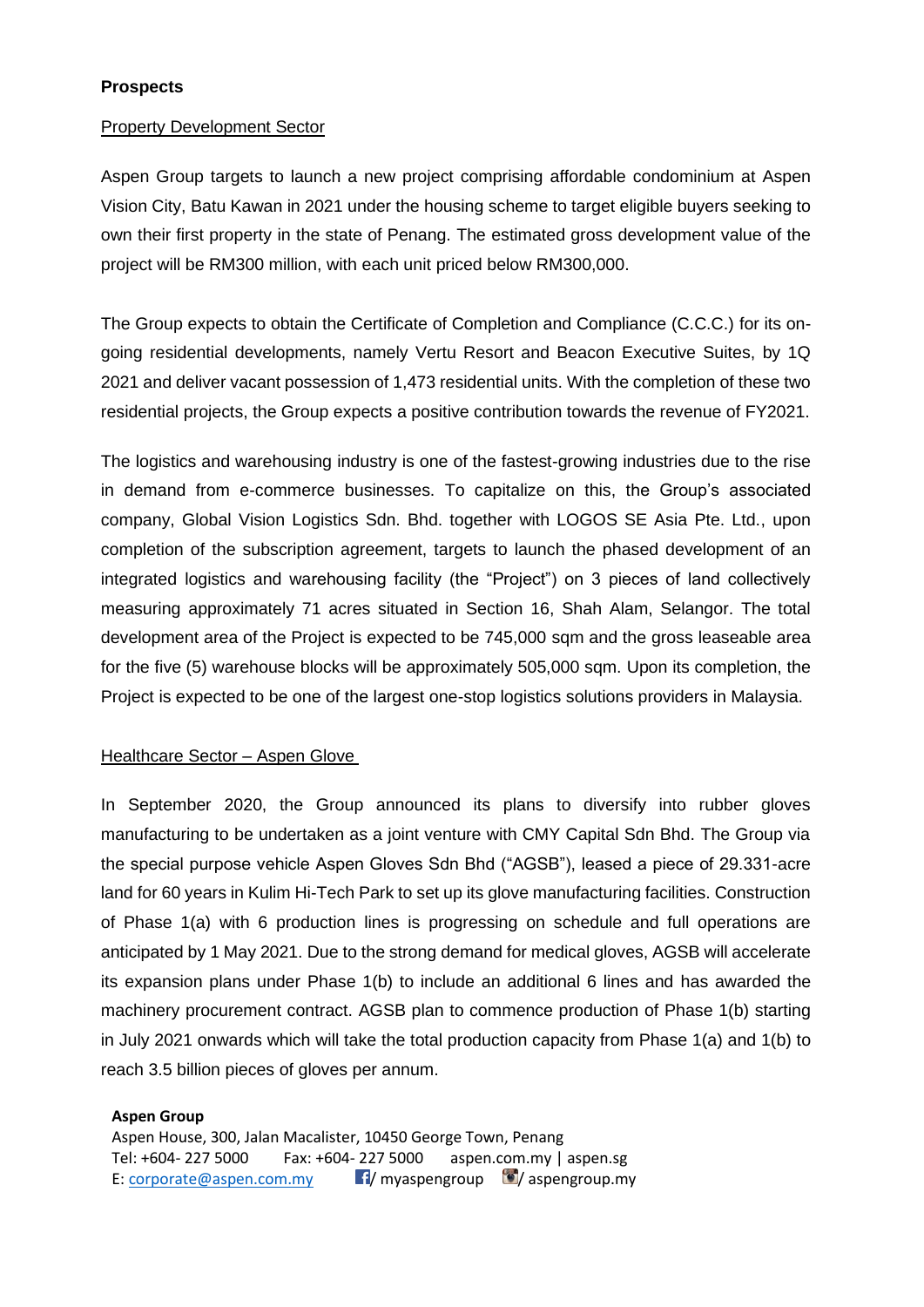As earlier announced, AGSB has already concluded the sales of production from its first 6 lines in 2021 worth USD\$100 million on the provisional average selling price of US\$100 per one thousand pieces of gloves. AGSB is currently in the final stage of negotiation to sell the entire production capacity for Phase 1(b) for 2021. The Company will make a further announcement to shareholders as and when the Company enters into a material definitive sales agreement(s).

AGSB has also commenced the tender process for Phase 2 building construction to house an additional 12 production lines. AGSB expects to award the contract and commence the construction works by end of March 2021 with completion targeted within 6 months. The completion of Phase 2 will bring the total annual production capacity of AGSB to approximately 7 billion gloves per annum. Production of gloves under Phase 2 is expected to commence in stages from Q4 2021 onwards and achieve full production capacity by 1Q 2022. On the back of this, the Group expects its Healthcare Sector to deliver a strong performance in FY2021.

## Food and Beverage Sector – Kanada-Ya

As announced in April 2019, the Group had ventured into the food and beverage sector with the opening of the first Kanada-Ya outlet in December 2019. The Group has since expanded the business to four operating outlets within a year and response has been overwhelming despite the Covid-19 pandemic. Given the extraordinary support from patrons, the Group targets to open another four outlets in Singapore at various strategic locations in 2021.

This press release should be read in conjunction with Aspen's unaudited full year results for FY2020 announcement released on 1 March 2021 on SGXnet.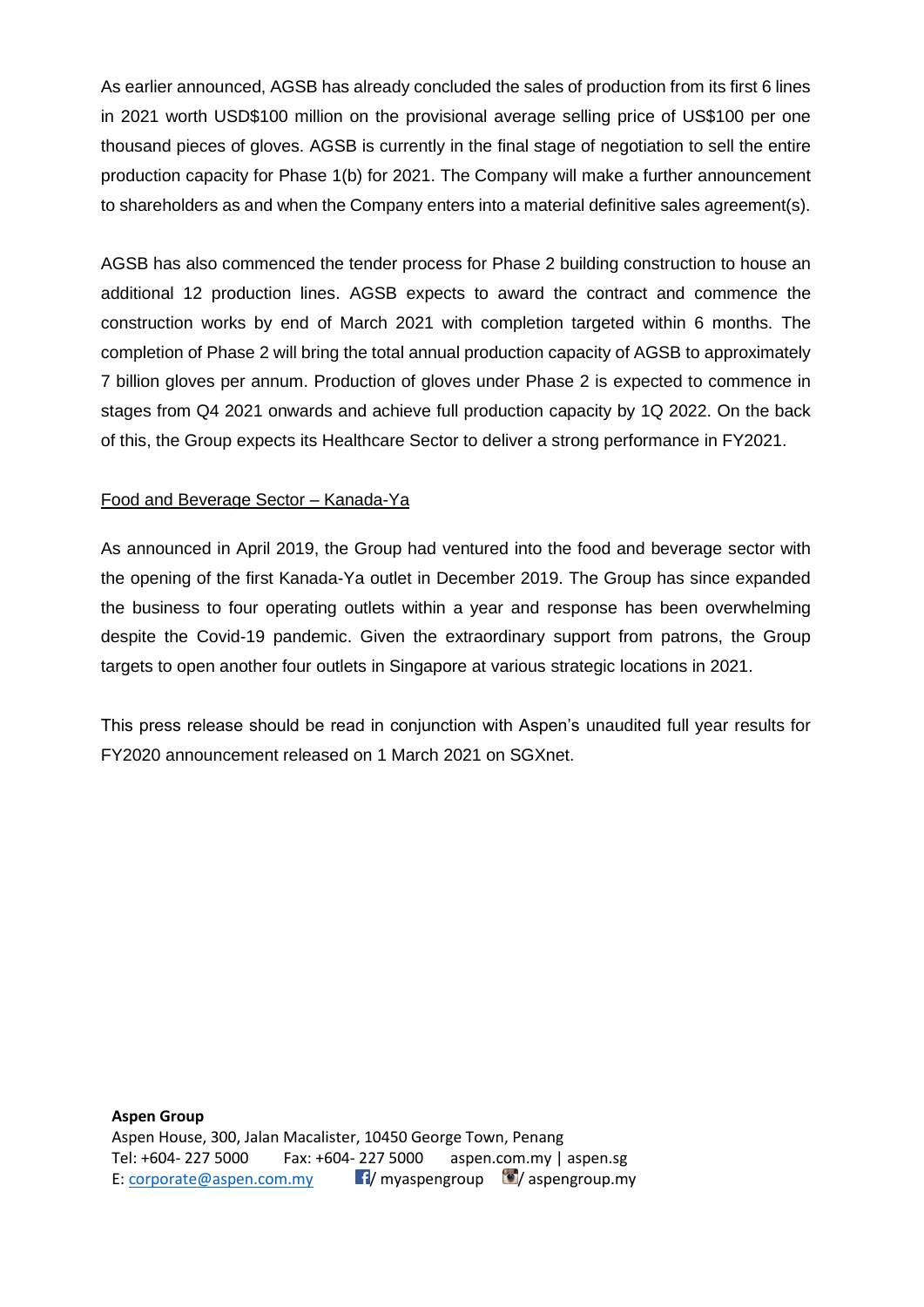## **About Aspen (Group) Holdings Limited**

#### Property Development Sector

Listed on the SGX-ST Mainboard, Aspen (Group) Holdings Limited is a Malaysia-based property group developing residential and mixed development properties at strategic locations with good infrastructure and amenities at affordable price points. The Group's flagship project, Aspen Vision City, a 245-acres freehold mixed development project well-located in Bandar Cassia, Batu Kawan - Penang's third satellite city, is a joint-partnership with IKEA Southeast Asia. With a gross development value of over RM13 billion, of which the Group has launched over RM3 billion of properties; Aspen Vision City features the first IKEA Store in the Northern Region of Malaysia and a state-of-the-art regional integrated shopping centre. Aspen Group also has several property developments in Penang Island and Central Region of Malaysia, which captured a total gross development value of over RM3 billion. In addition, Aspen Group's associated company Global Vision Logistics Sdn. Bhd. is part of a joint venture with Logos SE Asia Pte. Ltd for the development of an integrated e-commerce logistics hub in Shah Alam, Selangor. Upon its completion, the facility is expected to be one of the largest one stop logistics solutions provider in Malaysia.

Combining its vision and powered by a dynamic team, Aspen Group is poised to make a significant impact in the marketplace and scale greater heights in the years to come. For more information about the Group and its projects, please visit [http://aspen.sg](http://aspen.sg/)

#### Food and Beverage Sector – Kanada-Ya

Kanada-Ya SG Pte Ltd secured the master franchise rights from Kanada-Ya UK Ltd, the developer of a system for the operation of specialised authentic Japanese ramen dining outlets under the 'KANADA-YA' brand. Kanada-Ya SG Pte Ltd has the exclusive territorial rights to establish and operate KANADA-YA outlets as well as develop the franchise of KANADA-YA in Malaysia, Thailand and Singapore. Established in 2009 in the small town of Yukuhashi, Fukuoka, Japan, KANADA-YA has since expanded to 14 outlets worldwide- 2 in Japan, 3 in London, 6 in Hong Kong, 1 in Barcelona, and 4 in Singapore. KANADA-YA has been voted the number one ramen in London by The Telegraph and has garnered numerous other accolades under their belt. For more information on KANADA-YA, please visit<https://kanada-ya.sg/>

#### **Aspen Group**

Aspen House, 300, Jalan Macalister, 10450 George Town, Penang Tel: +604- 227 5000 Fax: +604- 227 5000 aspen.com.my | aspen.sg E: [corporate@aspen.com.my](mailto:corporate@aspen.com.my) **1/** myaspengroup  $\blacksquare$  / aspengroup.my